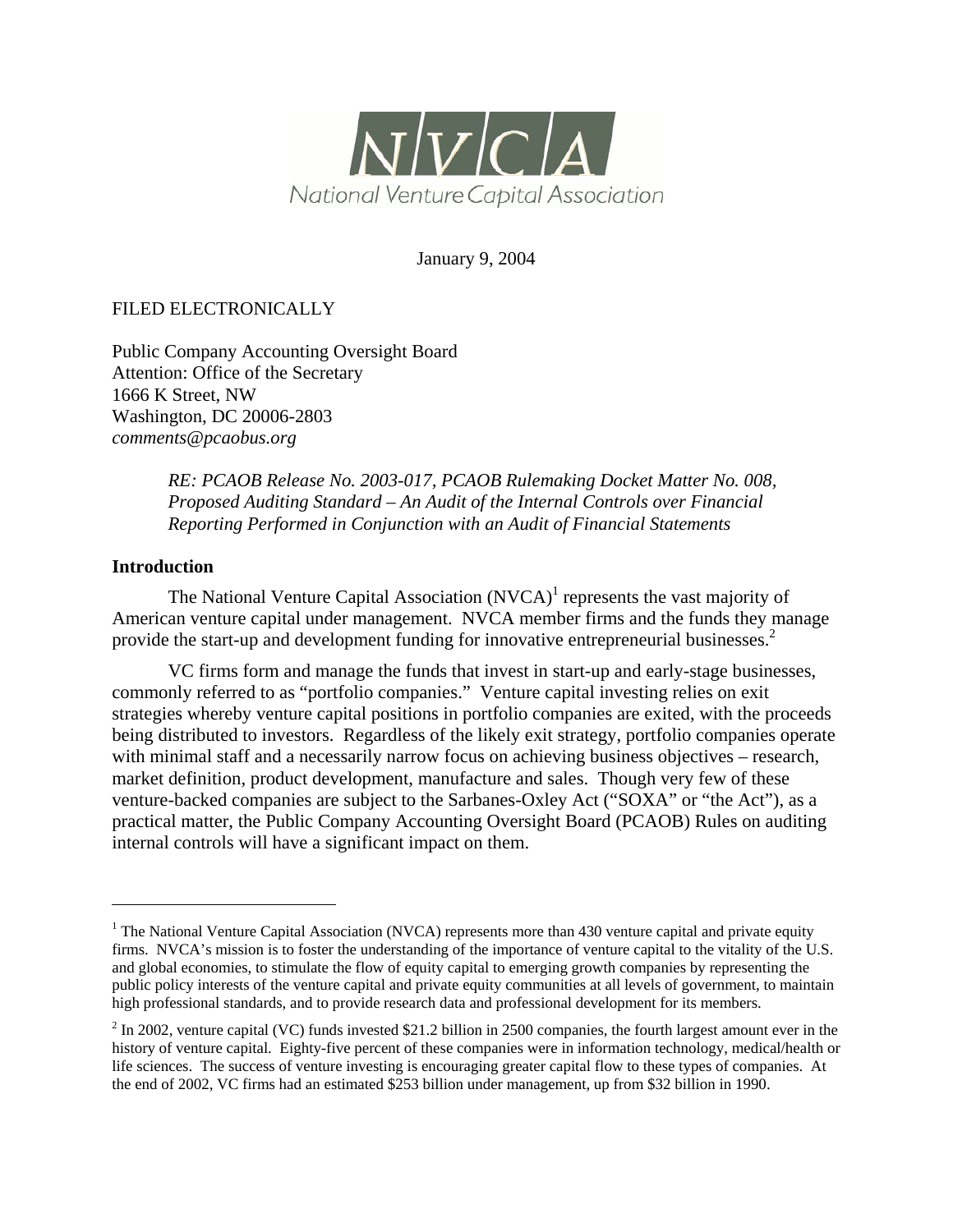### **Impact of PCAOB on venture capital and entrepreneurship**

Successful exits of venture capital investments occur either through an initial public offering ("IPO") or through acquisition by another company, often a public company. A company in a pre-IPO, or a pre-acquisition, situation needs to prepare its financial statements on the assumption that it will soon be subject to SOXA. Therefore, management must implement policies and procedures to enable them to prepare Section 404 reports.

Because of the uncertain timing of either exit event, many venture-backed private companies have concluded that they must be SOXA-compliant, even if an acquisition or an IPO is not imminent. Therefore, Section 404 compliance is a fact for companies that are clearly outside the intended reach of SOXA.

### **General comment**

1

Our comments relate primarily to the impact of PCAOB rules on private companies that are not SOXA "issuers" and the need for PCAOB rules to allow auditors to exercise appropriate judgment in performing an audit of internal control over financial reporting. However, these comments are generally applicable to small publicly traded companies also.<sup>3</sup>

With regard to both types of companies, our main concern is that Section 404 be implemented in a cost effective manner. The Proposing Release states a similar view:

"For a smaller, less complex company, the Board expects that the auditor will exercise reasonable professional judgment in determining the extent of the audit of internal control and perform only those tests that are necessary to ascertain the effectiveness of the company's internal controls."

*PCAOB Release No. 2003-17 ("Proposing Release*"), page 6. We believe that this statement sets up a test that should be applied to every aspect of PCAOB Rules**:** does the standard provide sufficient flexibility for the auditor to exercise judgment in the extent of testing and, as to use of the work of others, including the work of management?

## **Specific comment on Proposed Audit Standard, Appendix A to Proposing Release, ("Proposed Rules") pertaining to private and smaller publicly traded companies**

One of the basic tenets of auditing is that auditors must exercise their professional judgment and expertise in determining the scope of the specific audit procedures to be performed. The Proposed Rules acknowledge that the auditor should apply the concept of materiality at both the financial-statement and the individual account-balance level. However, the Proposed Rules specifically limit the auditor's flexibility to exercise its professional

 $3$  As we read the Act and PCAOB Rule 3100, we do not believe that audit firms, including PCAOB-registered audit firms, will be required *by law or regulation* to apply the proposed PCAOB rules to the audits of private companies.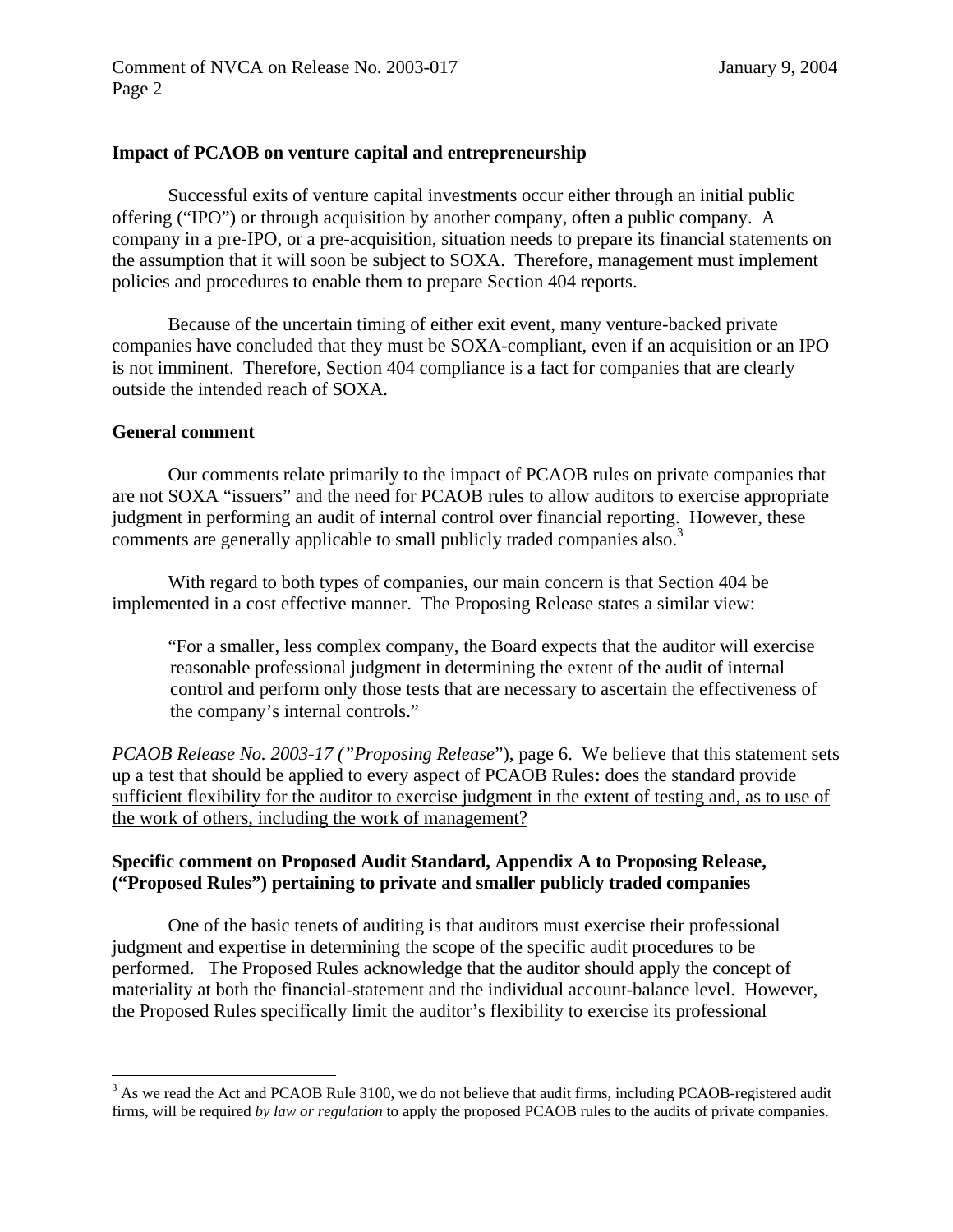# Comment of NVCA on Release No. 2003-017 January 9, 2004 Page 3

judgment and expertise by requiring audit evidence to be obtained for "all" items in several situations. For example, the Proposed Rules state:

"The auditor should perform a walkthrough for *all* of the company's significant processes." *Proposing Release,* page A-31, paragraph 79 [emphasis added].

"The auditor should obtain evidence about the effectiveness of controls (either by performing tests of controls himself or herself (or by using the work of others) for *all* relevant assertions related to *all* significant accounts, relevant assertions, and significant processes…" *Id.,* page A-29, paragraph 74 [emphasis added].

"The auditor should evaluate *all* controls specifically intended to address the risks of fraud that are reasonably likely to have a material effect on the company's financial statements, which may be a part of any of the five components of internal control over financial reporting, as discussed in paragraph 50." *Id*., page A-15, paragraph 24 [emphasis added].

"Monitoring – The auditor's understanding of management's monitoring of controls extends to and includes it monitoring of *all* controls, including control activities, which management has identified and designed to prevent or detect material misstatement in the accounts and disclosures and related assertions of the financial statements." *Id.,* page A-23, paragraph 50 [emphasis added].

"As part of this evaluation, the auditor should review *all* reports issued during the year by internal audit (or similar functions, such as loan review in a financial institution) that address controls relating to internal control over financial reporting and evaluate any internal control deficiencies identified in those reports." *Id.,* page A-40, paragraph 114 [emphasis added].

The Proposed Rules further limit the ability of auditors to exercise their professional judgment and expertise by limiting the extent to which auditors may use the work of others, including management and internal audit. Auditing standards historically have allowed the independent auditor to consider the work of internal audit when determining the nature and extent of their audit procedures. The Proposed Rules embrace this concept, but, also, limit the areas where reliance can be placed upon the work of internal audit. For example, work of internal auditors cannot be used for assessing: (1) the controls that are part of the control environment; (2) controls over the period-end financial reporting process; (3) controls that have a pervasive effect on the financial statements, such as information technology general controls; or (4) walkthroughs. This is overly restrictive, especially in the small company or private company context. If the auditor has determined in its professional opinion that the internal audit is sufficiently competent and objective, there should not be such limitations.

Under current auditing standards, auditors are able to use their assessment of the effectiveness of senior management controls and monthly boards of directors' oversight of company operations in their audits of smaller companies to limit the nature and extent of their work in a financial statement audit. Similarly, the Proposed Rules appear to acknowledge that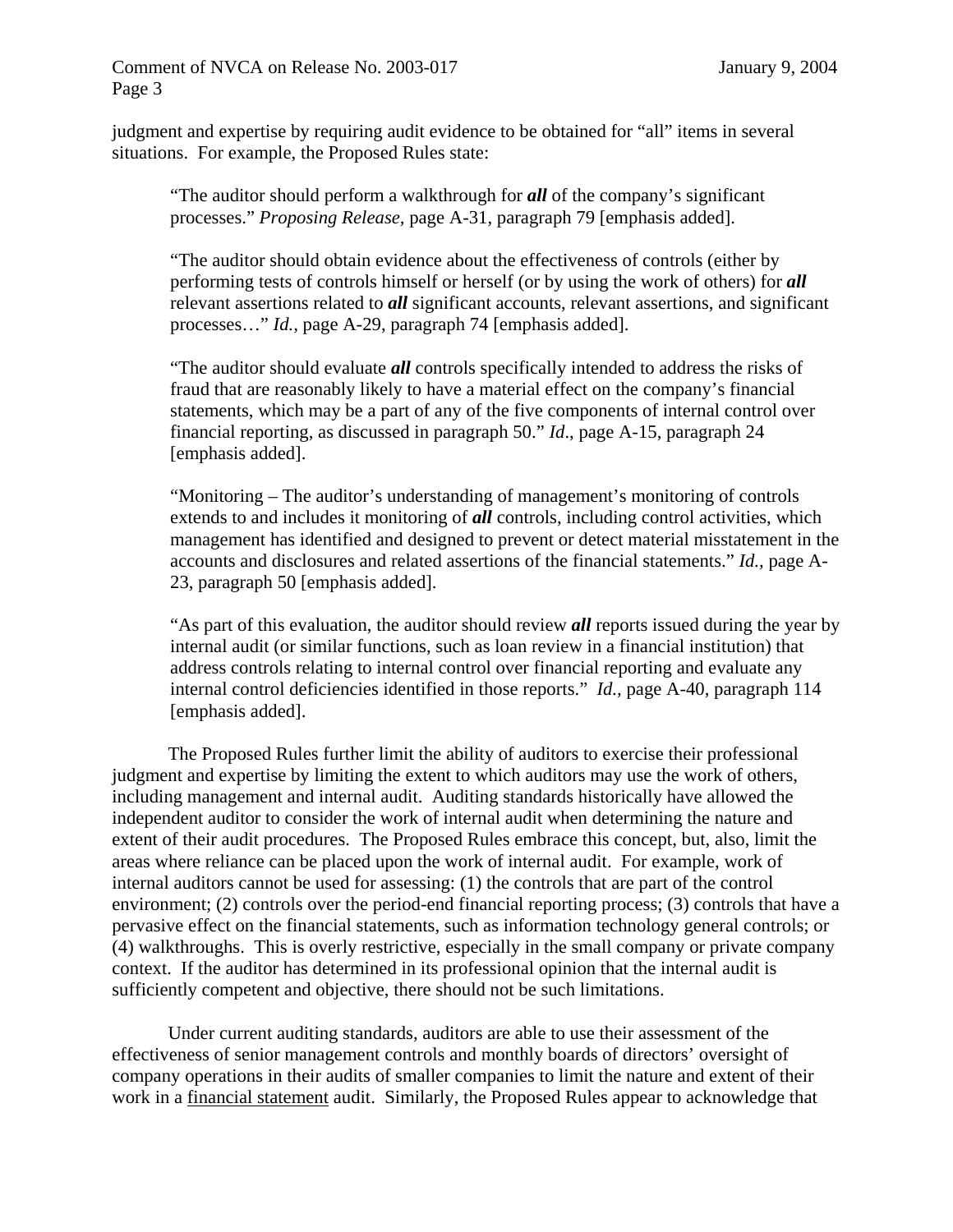the integrity and actions of senior management in small and medium-size organizations are key components of establishing strong internal controls in those companies. *Proposing Release, Appendix E.* For the same reasons, auditors of small and medium-size companies should be allowed, if warranted based upon their professional judgment and expertise, to use the work of management in their audit of internal controls over financial reporting, especially in performing walkthroughs.

We believe that by limiting the auditor's ability to exercise their professional judgment in each of the above situations, the Proposed Rules will impede the PCAOB's goal of implementing Section 404 in a cost effective manner. Indeed, many aspects of the Proposed Rules would have the opposite effect. They would require the auditor to unnecessarily increase the amount of work to be performed, which will result in higher costs with little added benefits to financial reporting.

 We have an additional concern regarding the Proposed Rules – the requirement that the auditor evaluate the effectiveness of the audit committee's oversight of the company's external financial reporting and internal control over financial reporting. *Proposing Release*, page A-25, paragraphs 56-59. Many of NVCA members serve on boards of directors and audit committees for their portfolio companies. These boards of directors and audit committees are responsible for the appointment and oversight of the external auditors. The Proposed Rule's requirement that auditors evaluate the effectiveness of the audit committee's oversight of internal control over financial reporting creates an unnecessary ambiguity in the relationship between the audit committee and the external auditor.

### **Comments on Proposed Rules related to venture-backed private companies, in particular**

The "COSO Report" titled, *Internal Control – Integrated Framework<sup>4</sup> ,* provides the basis for the current proposed rules. *Proposing Release*, page 5. The COSO Framework explains that internal control in smaller companies can be less formal and structured. COSO, *Internal Control – Integrated Framework, Executive Summary, page 1.* This is an especially important consideration for developing auditing rules that will be applied to private, venture-backed companies.

In venture-backed companies, internal controls, systems and periodic testing of internal controls by management are commensurate to the risk that management and private investors, who sit on the board, find acceptable. There is no standard approach to these very subjective cost-benefit determinations.

In this private company context, the following statement has particular meaning. "The primary benefit [of internal controls over financial reporting] is to provide the company, its management, *its board and audit committee, and its owners* and other stakeholders with a reasonable basis to rely on the company's financial reporting." *Proposing Release*, page 5 [*emphasis supplied*]. In a venture-backed company, the current owners are members of the board and the audit committee. While we recognize that an auditor's 404 report will necessarily

 4 Committee of Sponsoring Organizations of the Treadway Report, *Internal Controls -- Integrated Framework* (1992).